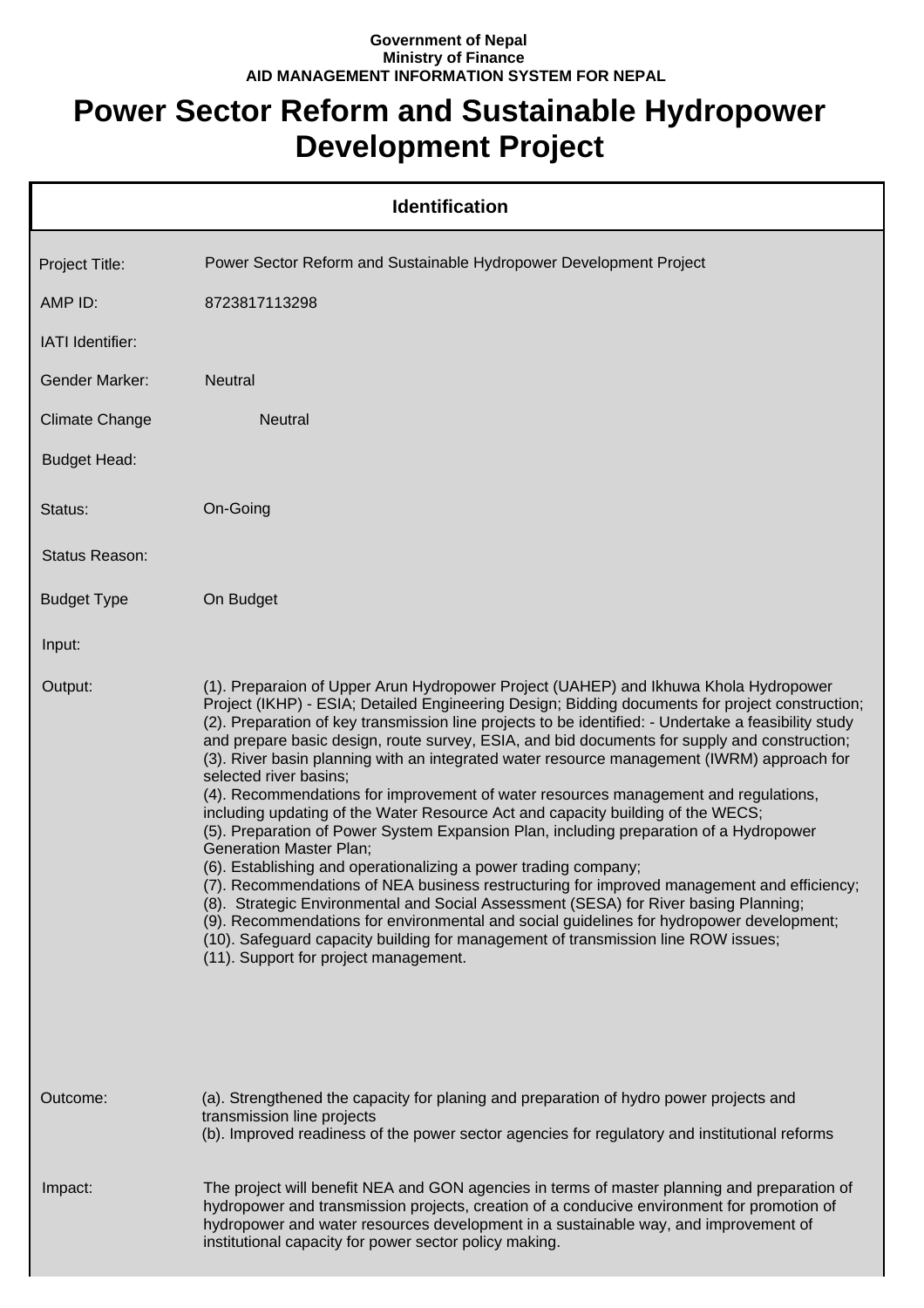| Treasury Type:                    | On-treasury                  |
|-----------------------------------|------------------------------|
| Humanitarian Ald:                 | $\operatorname{\mathsf{No}}$ |
|                                   | <b>Planning</b>              |
| Date of Agreement                 | 2015-09-25                   |
| Date of effectiveness 2016-06-02  |                              |
| <b>Proposed Start Date</b>        |                              |
| <b>Actual Start Date</b>          | 2015-07-01                   |
| <b>Planned Completion</b><br>Date | 2020-06-30                   |

| Location     |            |
|--------------|------------|
| Location     | Percentage |
| <b>NEPAL</b> | 100.0%     |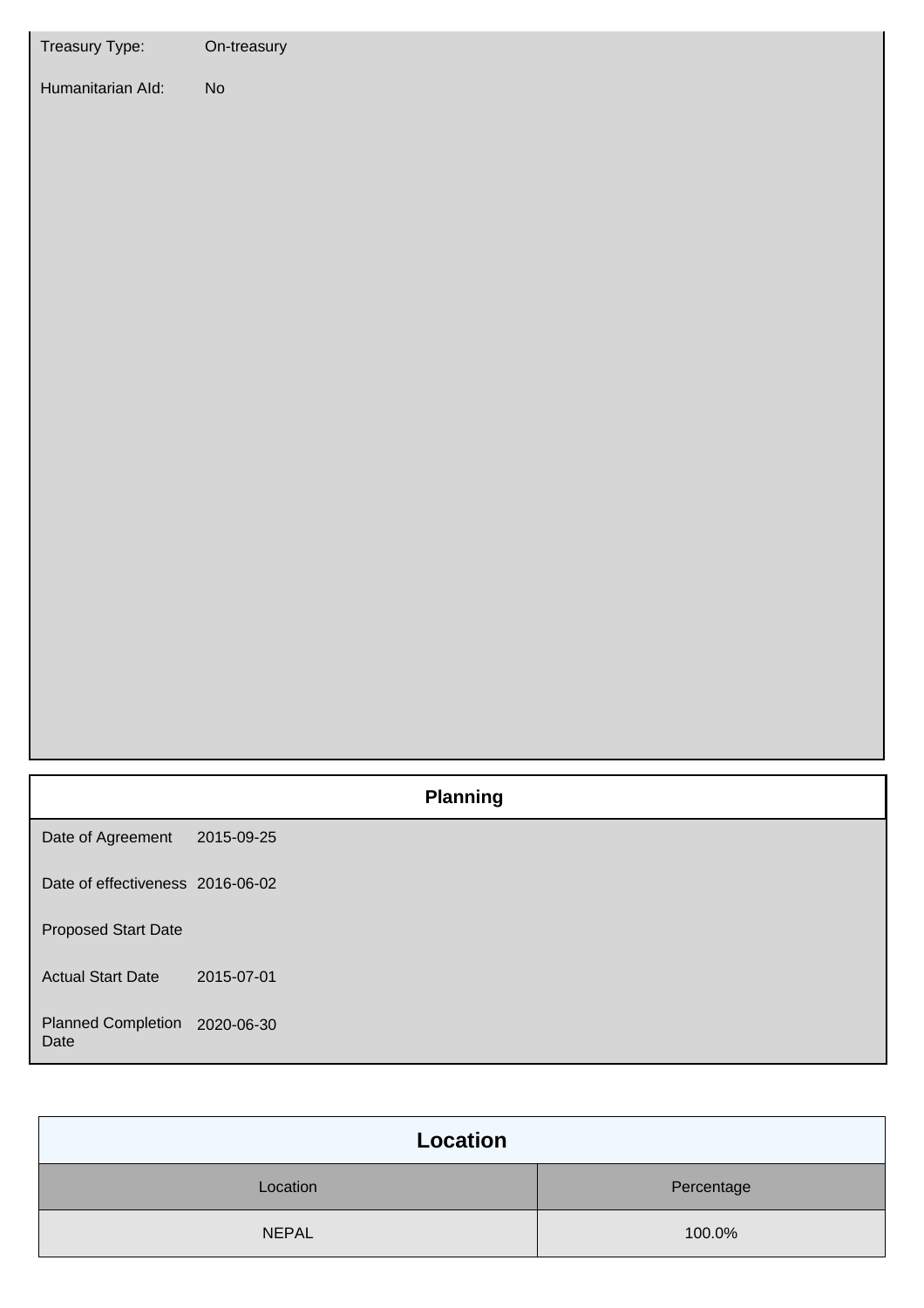| <b>National Plan</b>                                                            |            |
|---------------------------------------------------------------------------------|------------|
| Program                                                                         | Percentage |
| [ Hydro Electricity ] [ Water Resources ] [ Infrastructure Development Policy ] | 100.0%     |

| <b>Sector</b>                        |            |
|--------------------------------------|------------|
| Sector                               | Percentage |
| Nepal Sector Classification ENERGY 0 | 100.0%     |

| <b>Implementing/Executing Agency</b>               |        |  |
|----------------------------------------------------|--------|--|
| <b>Implementing Agency</b>                         |        |  |
| Ministry of Energy, Water Resources and Irrigation | 25.0%  |  |
| <b>Nepal Electricity Authority</b>                 | 75.0%  |  |
| <b>Executing Agency</b>                            |        |  |
| Ministry of Energy, Water Resources and Irrigation | 100.0% |  |
| <b>Responsible Organization</b>                    |        |  |
| Ministry of Finance                                | 100.0% |  |
| Donor                                              |        |  |
| World Bank Trust Funds                             | 0.0%   |  |
| International Development Association              | 0.0%   |  |

| <b>Funding</b>             |                                              |                    |                               |            |                     |
|----------------------------|----------------------------------------------|--------------------|-------------------------------|------------|---------------------|
| Transaction<br>Date        | Type of<br>Assistance                        | Mode of<br>Payment | Post Earthquake<br>Assistance | Commitment | <b>Disbursement</b> |
|                            | <b>International Development Association</b> |                    |                               |            |                     |
| <b>Actual</b>              |                                              |                    |                               |            |                     |
| 9/25/2015                  | Concessional Loan<br>Assistance              | Cash               | No                            | 20,000,000 |                     |
| 6/30/2017                  | Concessional Loan<br>Assistance              | Cash               | No                            |            | 300,000             |
| <b>UNDISBURSED BALANCE</b> |                                              |                    | 19,700,000                    |            |                     |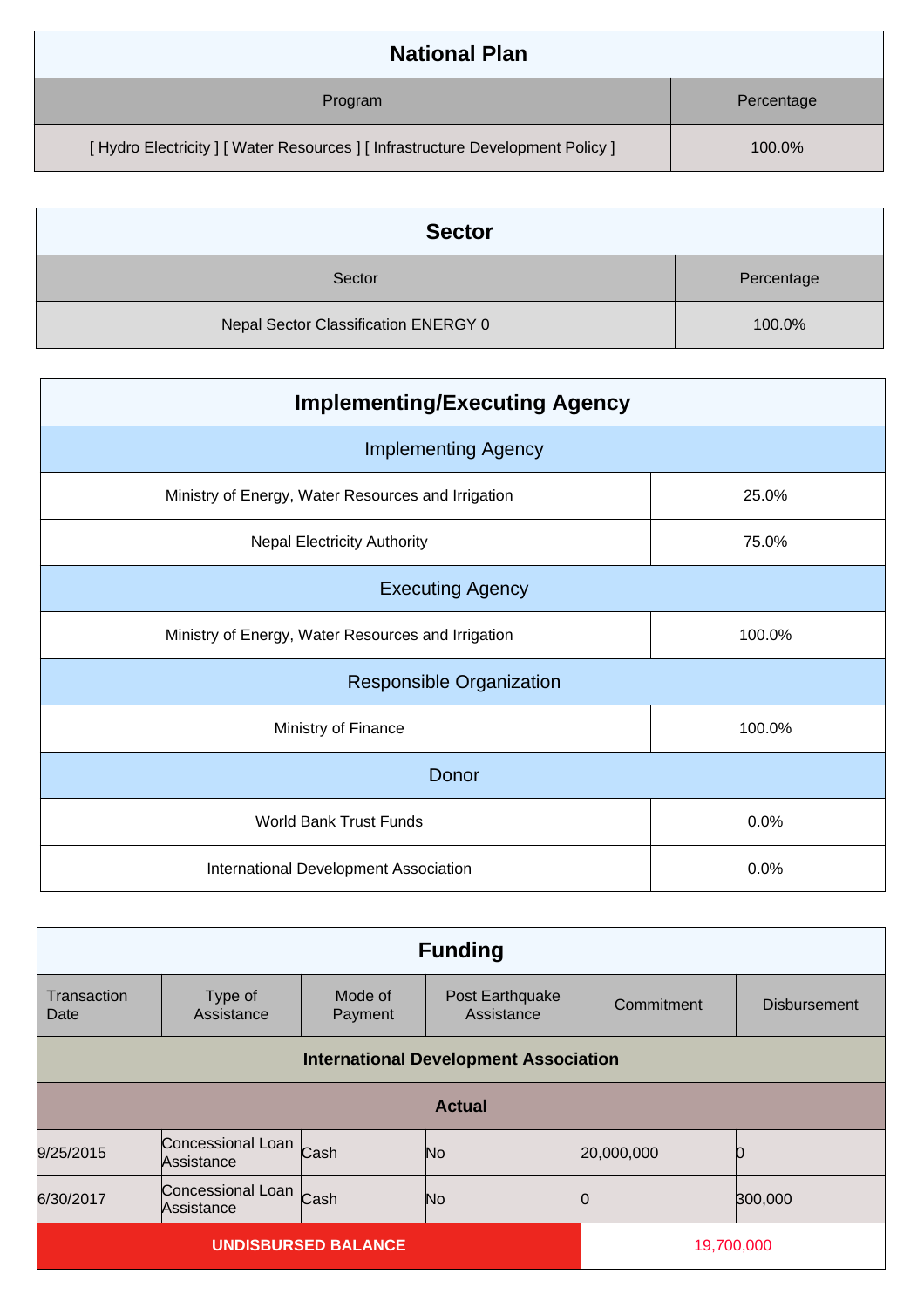| Transaction<br>Date                           | Type of<br>Assistance                | Mode of<br>Payment | Post Earthquake<br>Assistance | Commitment | <b>Disbursement</b> |
|-----------------------------------------------|--------------------------------------|--------------------|-------------------------------|------------|---------------------|
| 6/30/2018                                     | Concessional Loan Cash<br>Assistance |                    | No                            | Ю          | 1,700,000           |
| 6/30/2019                                     | Concessional Loan<br>Assistance      | Cash               | No                            | 0          | 2,420,559           |
| 2/10/2020                                     | Concessional Loan<br>Assistance      | Cash               | No                            | 0          | 2,354,931           |
| 12/28/2020                                    | Concessional Loan<br>Assistance      | Cash               | No                            | 0          | 1,460,000           |
| <b>Total</b>                                  |                                      |                    | 20,000,000                    | 8,235,490  |                     |
| Total (International Development Association) |                                      |                    | 20,000,000                    | 8,235,490  |                     |
|                                               |                                      |                    | <b>World Bank Trust Funds</b> |            |                     |
|                                               |                                      |                    | <b>Actual</b>                 |            |                     |
| 3/24/2021                                     | Grant Aid                            | Reimbursable       | No                            | 1,000,000  | Ŋ                   |
| 6/22/2021                                     | <b>Grant Aid</b>                     | Reimbursable       | No                            | 0          | 664,799             |
| <b>Total</b>                                  |                                      |                    | 1,000,000                     | 664,799    |                     |
| Total (World Bank Trust Funds)                |                                      |                    | 1,000,000                     | 664,799    |                     |
| <b>UNDISBURSED BALANCE</b>                    |                                      |                    | 12,099,711                    |            |                     |

## **Progress Achieved** Progress Achieved: Key Problems: Steps Taken to Solve Problems: